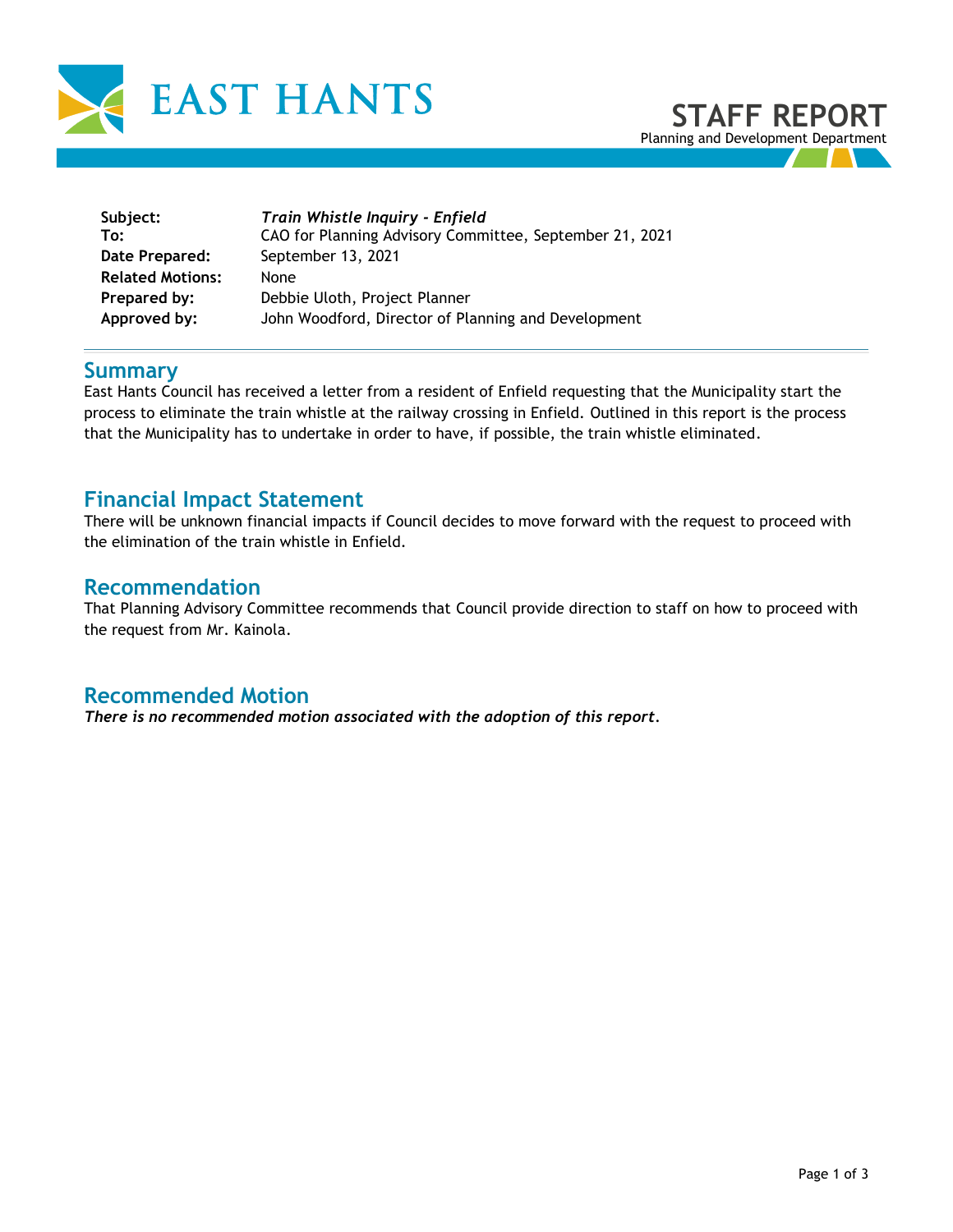## **Background**

East Hants Council has received a letter from Edward Kainola, Enfield requesting that the Municipality take action to eliminate the train whistle at the railway crossing in Enfield. Below are Google Earth images showing the location and streetview of the railway crossing. As Mr. Kainola mentions in his letter, it is a Municipal decision as to whether to request that a train whistle be eliminated or not. As noted on the Transport Canada website, "Train whistling is an important way to keep drivers, cyclists and pedestrians safe. The *Canadian Rail Operating Rules* require all trains to whistle whenever they approach a public grade crossing."



If Council would like to move forward with Mr. Kainola's request to eliminate the train whistle at the Enfield crossing, then the *Procedure for Eliminating Whistling at Public Grade Crossings*, as found on the Transport Canada website, will have to be followed. Below is a paired down version of the *Procedure for Eliminating Whistling at Public Grade Crossings*.

- 1. A request has to come forward from a citizen or a citizens group to Council requesting to stop train whistling at a certain area(s) along a rail corridor. *– Request has been received from Edward Kainola, resident of Enfield.*
- 2. Municipality consults with railway company to determine feasibility of request.
- 3. The municipality notifies all relevant associations or organizations and issues a public notice of its intention to pass a resolution declaring that it agrees that whistles should not be used at a specific area (crossing or multiple crossings) along a railway corridor.
- 4. The municipality and the railway company assess whether the area meets the requirements to halt train whistling of the Grade Crossings Regulations. The municipality may have to engage a professional engineer to make this determination.
- 5. Determine if the municipality and railway agree with the findings. If they do agree follow next step, if not resolve conflict.
- 6. The municipality passes a resolution declaring that it agrees that whistles should not be used in that area, thereby prohibiting train whistling.
- 7. Upon receipt of the resolution, the railway company notifies Transport Canada and informs the municipality within 30 days that it has arranged to have whistling ceased at the crossing(s).
- 8. The municipality and railway company share the responsibility for monitoring and maintaining the conditions that support the cessation of train whistling at the crossing(s). A Transport Canada Railway